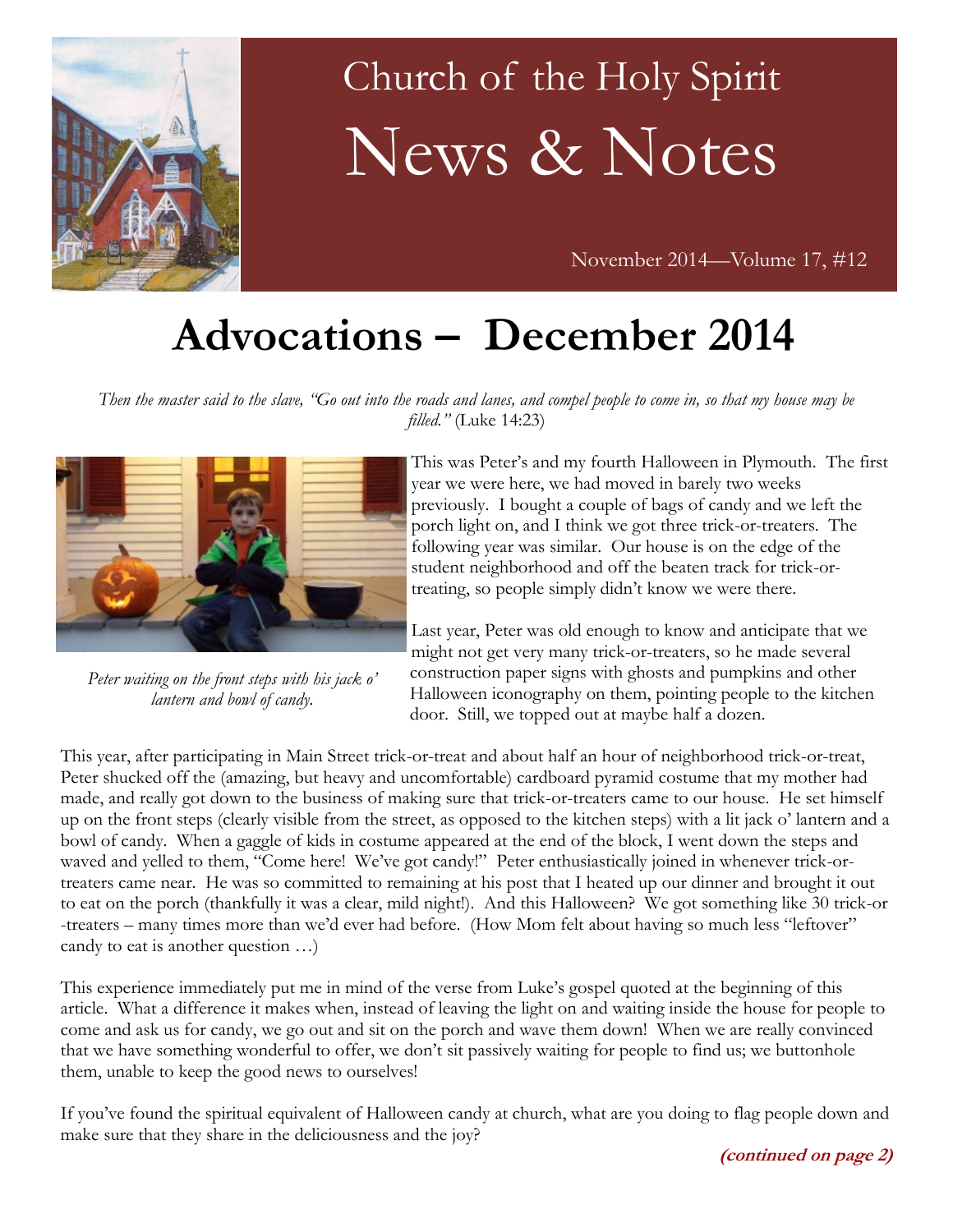

Page 2

**Church of the Holy Spirit**

P. O. Box 68 Plymouth, NH 03264 **Church Building** 170 No. Main Street **Community Life Center** 263 Highland Street (603) 536-1321

#### Rector

*Rev. Grace Burson* Vestry Members Senior Warden *Joan Bowers* Junior Warden (property issues) *Robert Cochran* Treasurer *Wavell Fogleman* Clerk *Kristen Fischer* At-Large Members *Brendon Hoch John McGovern Stephanie Osborne Sharon Smith* Email *holyspiritplymouth@myfairpoint.net* Website www.holyspiritplymouth.org Newsletter Publishing 603-

Melissa Greenawalt (holyspiritnh@myfairpoint.net)

536-1321

### **Stewardship wrap-up for 2014**

We are well underway with the pledge drive for 2015, but I feel that an update on the 2014 picture would be timely as well.

2014 has been a challenging year for the Church of the Holy Spirit, financially. Several faithful and generous pledgers have either moved away, or found themselves unable to fulfil their pledges for entirely valid reasons. Going into the month of November, the deficit stood at about \$17,000, about \$5000 more than originally foreseen. Thanks to a strong year in 2013, we have the ability to move \$10,000 from the Bartlett Fund (the church's endowment)



into the operating budget to begin to fill that gap, but clearly we would like to make up the entire amount if at all possible.

November and December tend to be strong months as folks wrap up their year-end giving and catch up on their pledges, but if you are in a position to dig a bit deeper as you do so, please pray and reflect on whether

you are called to help improve CHS' financial position as we go into 2015. As we face the important decisions we will be making the coming months, one of the ways our community can be strengthened is by everyone who is able, pitching in the resources we need to do our ministry here in Plymouth and the surrounding area.

Thank you for your commitment, your support and your prayers!

#### **Advocations** *(continued from page 1)*

This parable begins with Halloween, but serves as an excellent segue into Advent. The world is hungry for the truth and hope of the Advent season, for the acknowledgement that we are all longing for something and that the object of that longing is God. And Advent and Christmas are a great time to invite your friends to church. The **Blue Christmas service** (4 PM, December 20), the **Christmas pageant** at Holderness School Chapel at 9:30 on December 21, the **Christmas Eve services** at 5:30 and 10:00 PM (with carols beforehand at both), or **Christmas Day Lessons & Carols** with Eucharist (Pajama Church) at 9 AM – bring folks along and let them sample the wonder and joy of the season, and then let them know that spiritual nourishment is to be found here year round!

With every blessing for Advent and Christmastide, Grace+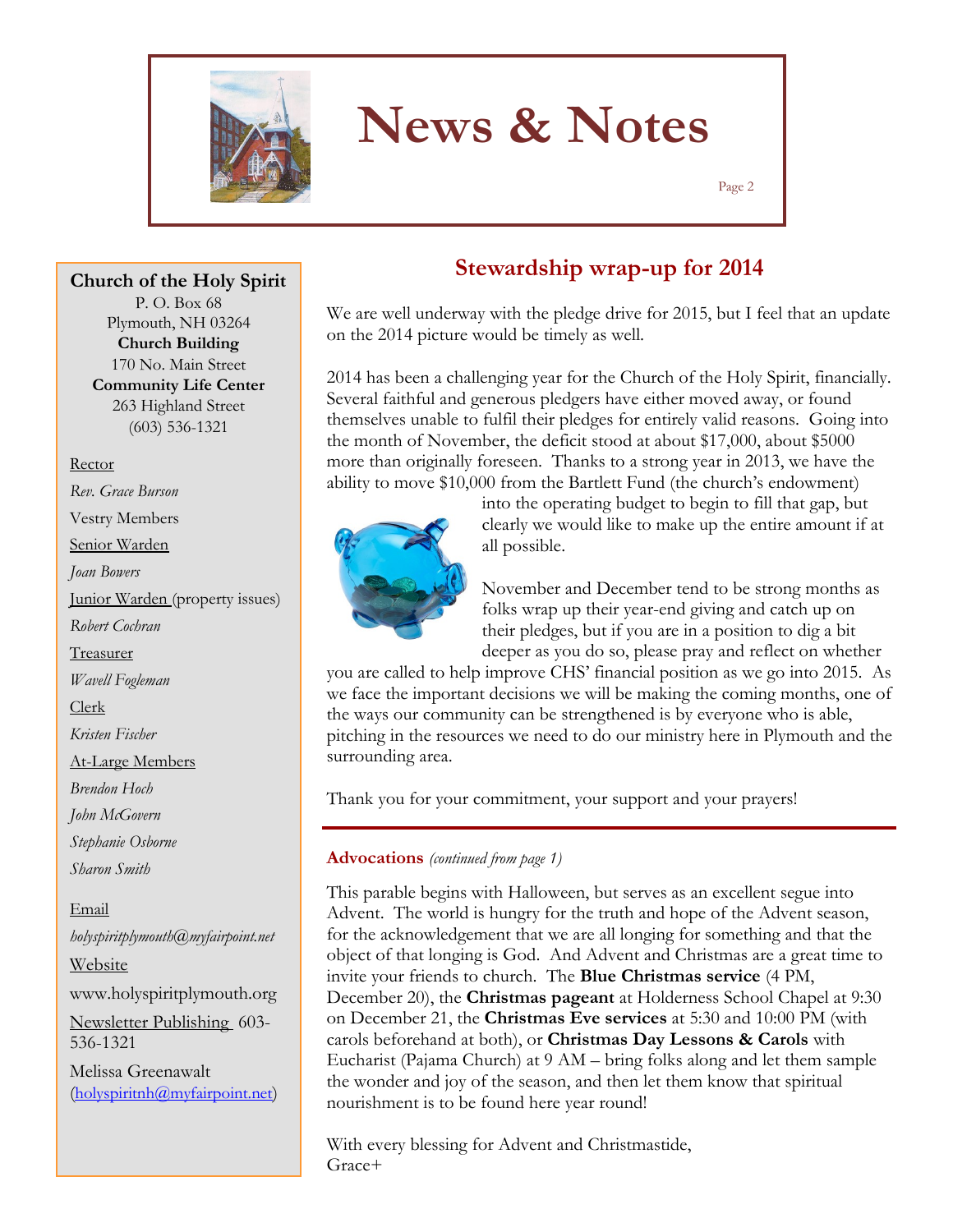

Page 3

### **Advent and Christmas Services**

**Blue Christmas Service**: December 20, 4:00 p.m. **Christmas Pageant**: December 21, during 9:30 a.m. service **Christmas Eve**: 5:30 p.m. Family service/10 p.m. Festival Service. Carols before both services. **Christmas Day:** Lessons & Carols with Eucharist: (Pajama Church) at 9:00 a.m.

### **Additional Readers Needed for Christmas Eve/Day!**

In addition to the usual Sunday readers, we need one for 5:30 on Christmas Eve, one for 10 p.m. on Christmas Eve and FIVE for 9 a.m. on Christmas Day. If you are willing and able to be a reader for one or more of these services, please contact us at the office at 536-1321 or at holyspiritnh $@$ myfairpoint.net.

### **Rector's Open House**

Save the date for the Fourth Annual Christmastide Rector's Open House, Sunday, January 4, 4-6 PM. If you don't know the address or how to get there, call the office at 536-1321 or Grace at 996-1490. COME HUNGRY!

#### **Order Your Christmas Poinsettias Now!**

Though it's only November, Christmas will be here before we know it…so why not get an easy item off of your list now? As in past years, each plant will be \$15. Sign up at the back of the church, and place your payment in the collection plate marked "Poinsettias." The deadline for orders is **December 14**.

### **Music Fund**

As we approach Advent and Christmas, please consider a special donation to the Church of the Holy Spirit's Music Fund, which helps to pay Ash, our organist, for the extra services at this time of year. Thank you!

### **Book Discussion Group Continues!**



**DWIGHT J. ZSCHEILE** 

It's not too late to join in on the discussion of our second book: Dwight J. Zscheile's *People of the Way: Renewing Episcopal Identity*. Our next meeting will be on **December 3rd** from 5-7 p.m. at the CLC.

Zscheile, in a very short 130 pages, gives a brief history of the Episcopal Church in the United States, but then fo-

cuses on the current issues that many Episcopal churches are facing.

As the Foreword states, the book raises questions: "What does it mean to be a disciple in today's world? What does it mean to be a church member? Are they the same thing? How does the shape of life in the Episcopal Church foster depth and commitment to the way of Christ, and how does it undermine it? What does it mean to be the body of Christ in an increasingly post-Christian America? Who are we as Episcopalians and what are we here for?"

We will be meeting every two weeks on Wednesdays from 5 to 7 p.m. at the CLC to discuss these issues and invite you to join us. Let Joan Bowers (536- 5889) know if you want her to order you a copy of the book.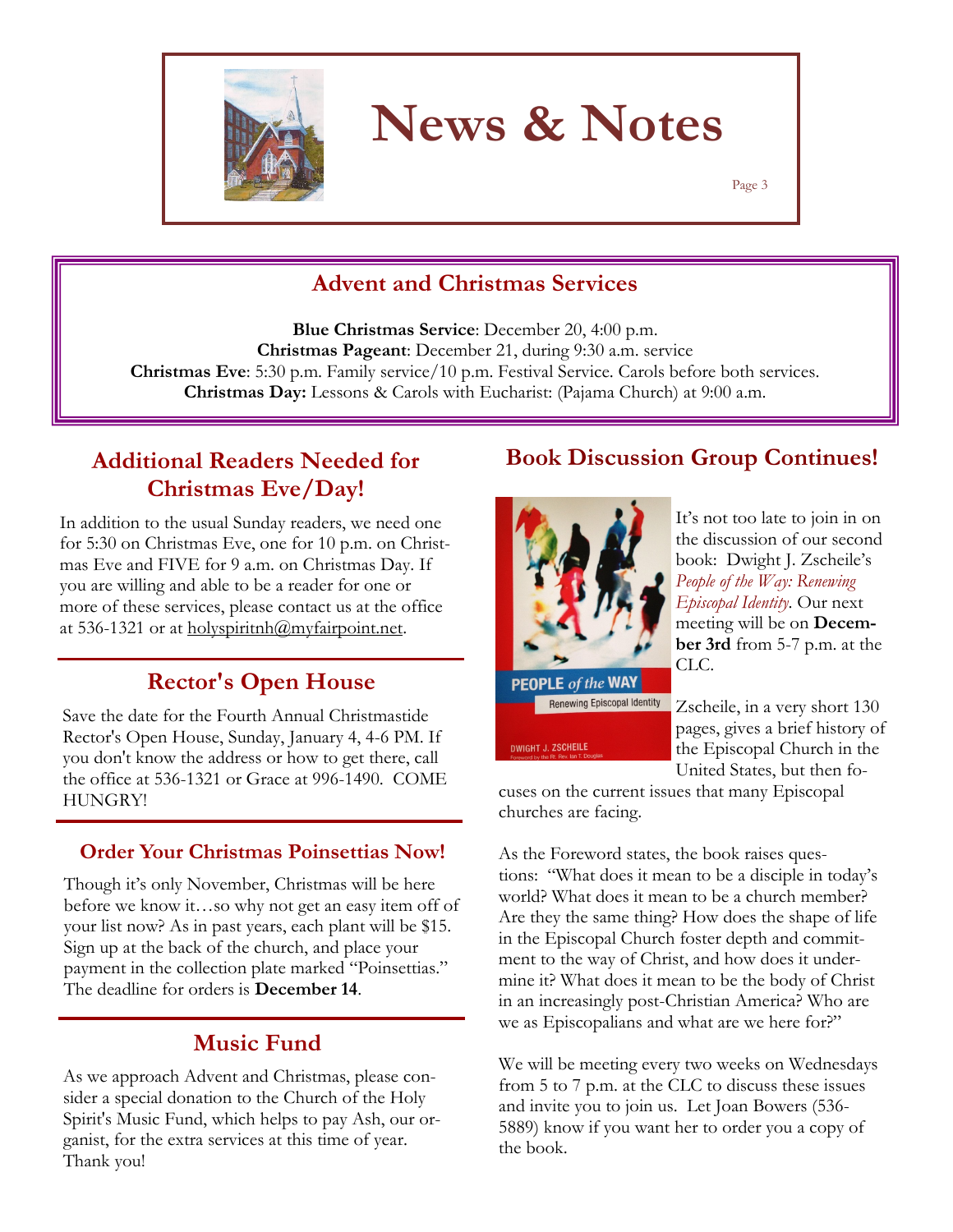

Page 4

### **Beginning the "Five Practices"**

A big thank-you to everyone who came out for All Saints' Sunday and for Bishop Rob's visit the following week!

As you probably know, the Church of the Holy Spirit has been struggling with diminished attendance at the Sunday morning services in the past year or so. There are many reasons for this, but it's hard to deny that a good crowd in church helps everyone there to feel connected to our community and to God.



It was great to have a good turn-out for the major feast of All Saints', as we remembered that vast cloud of witnesses that surrounds us; and for Bishop Rob's visit as we discussed important matters than face our congregation in the coming months. But remember – every Sunday is a

feast of Christ's Resurrection, and as much as we may be motivated to attend church to see an important visitor (the Bishop) an even more important visitor – Jesus Christ – shows up every week, without fail.



As we seek to build community at CHS and follow the "Five Practices" of the saints of the Episcopal Church in New Hampshire (and in all times and places!) – remember that the first practice is Show Up! Only when we gather together can we tell the story, throw water around, share a meal, and expect God to surprise us.

And of course if we want a good crowd – we should be inviting our friends (see the "Advocations" column on the first page of this News and Notes about the Halloween parable of invitation!)

See you in church!

### **A Prayer for the Season**

O God, you are always creating us anew: Pour your blessing on this congregation of the Church of the Holy Spirit. Lead us in the path you would have us walk. Show us how to grow in love and honesty as a community of faith. And reveal to us the ways you are calling us to serve, in this place and at this time; that whatever we build may be built to your glory alone. Amen.

### **Red Cross Blood Drive**

The Blood Drive was a success and we would like to thank all of the blood donors, as well as everyone who helped organize the event. With our success, we will be hosting another Blood Drive on **January 9th, 2015** --so please save the date! If you'd like to be involved in the next drive, please contact John McGovern at 533- 6003.

Do you have news to share? We'd love to hear from you! Send your announcements to Melissa Greenawalt, Parish Administrator, at holyspiritnh@myfairpoint.net. Submissions should be received by Wednesday morning to be included in that week's email newsletter.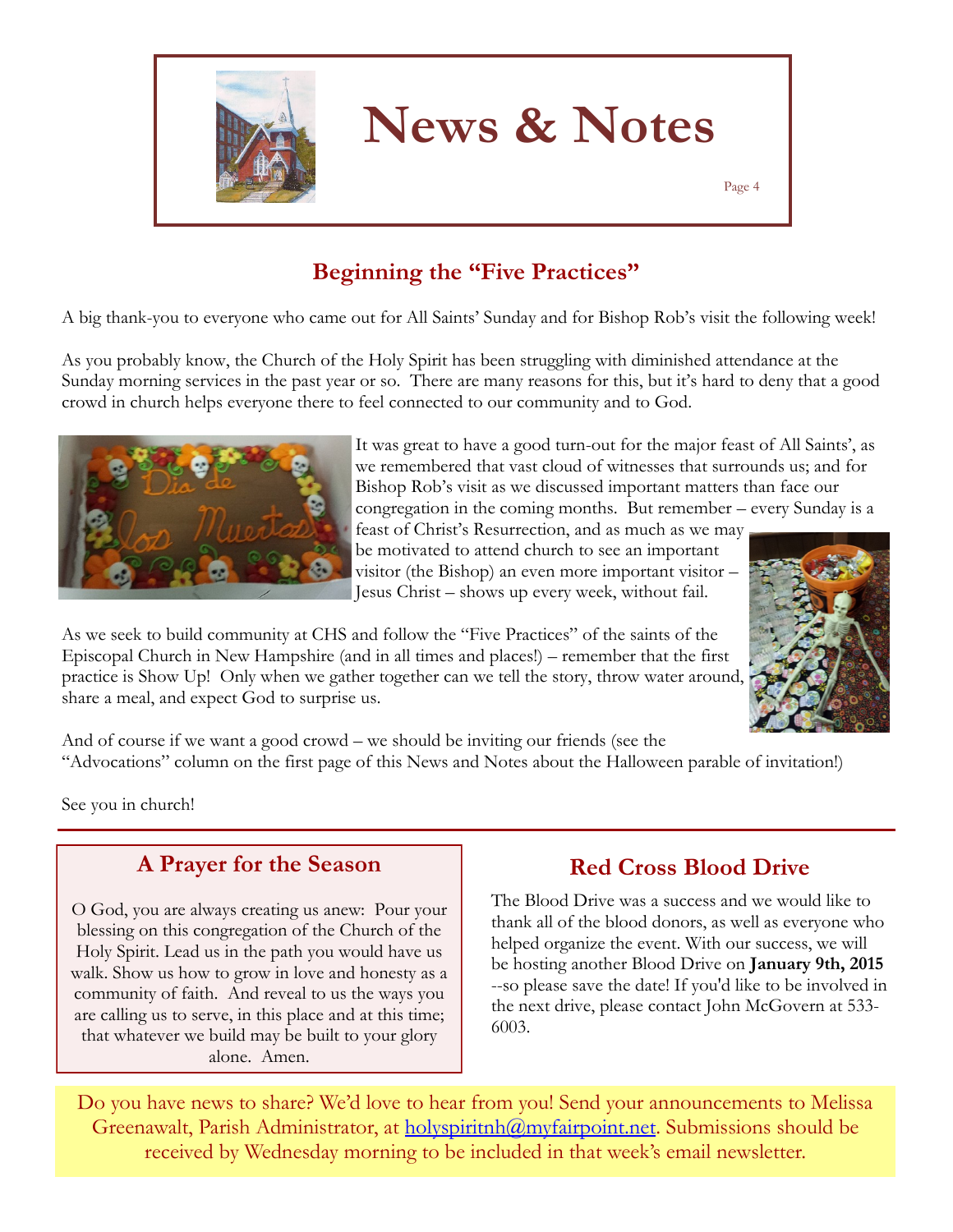

Page 5

### **Family Worship - Fall 2014**

Family Worship has been humming along all season, and there are just two sessions left for 2014! All sessions are Wednesdays from 5:30-7:00 and consist of dinner, followed by a short Bible story and activity. On December 3, we will meet at the Holderness School for dinner in the dining hall; on December 17, we will have a potluck in the Undercroft.

December 3 Jerusalem December 17 Advent/Christmas

All are welcome! We hope to see you there--and bring your friends! Questions? Please contact Grace at holyspiritrector@gmail.com.



### **Help CHS While You Shop**

Have hard-to-shop-for folks on your Christmas list? A Hannaford gift card might be the solution—and CHS benefits as well! Simply visit John McGovern during coffee hour to purchase one or more \$50 gift cards (if you attend the 8 a.m. service, Grace will help you). You can pay with either cash or check; *if paying with cash, we would appreciate exact change!*

### **The Postcard Ministry Needs YOU!**

We are looking for volunteers for postcard ministry for November and December. You only need to do one month, and it's easy and fun! We are also running very low on cards to send, and would appreciate donations of cards. Please put donated cards in the "Postcard Ministry" box at the back of the church. To volunteer, please contact Kathy Lennox at 536-4779.

#### **Looking for Meaningful Christmas Gifts?**

Two CHS parishioners, Joan Bowers and Marcia Santore, have books available from Forward Movement publishers that would be appropriate for family use or gift giving.

Joan Bowers has 12 meditations published in *Meeting God Day by Day: A Year of Meditations* (the 2015 Daybook). This is a book of daily devotions written by more than 30 writers who share where they meet God in their daily lives. The meditations range from the humorous to the profound, from observations about family life to reflections based on community and travel. *Meeting God Day by Day: A Year of Meditations* is item #2299 (\$16) and is available from Forward Movement as a 384-page paperback.

Marcia Santore has illustrated three retellings of traditional Christmas carols (Jonathan provided a music score for each as well): *Good King Wenceslas* (Item #2173), *The Snow Lay on the Ground* (Item #2177), and *In the Bleak Midwinter* (Item #2178). Individual books are \$8.00, but all three books can be purchased together as the *StorySongs Collection* (Item #2211) for \$20.00.

Any of these books can be purchased online at [www.forwardmovement.org,](http://www.forwardmovement.org) and there are paper order forms available in the church basement as well.

### **December Celebrations Birthdays**

Nathan Hoch Grace Burson Stephen Buttolph Russ Carlisle Susan Fogleman

Paul Wilson Stephen Lambert Jane Keller Matt Lynch Nick Sevigney

#### **Anniversaries**

Jurgen & Lilah Piper Albert & Brenda Conrad Wavell & Susan Fogleman